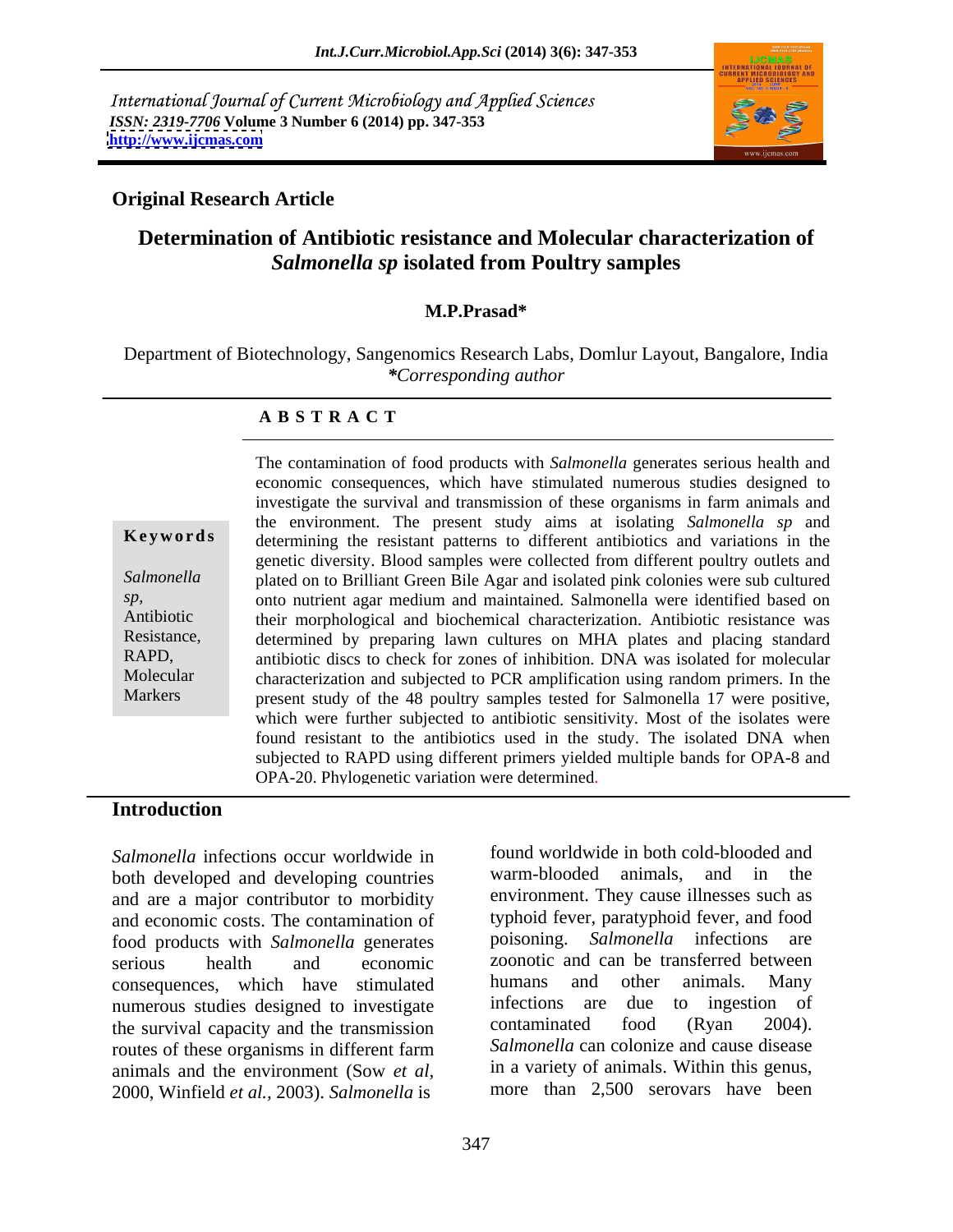described (Popoff *et al.,* 2003, Graziani *et*  analysis (Antoine et al., 2008). The *al.,* 2008). Although all serovars may be molecular typing methods such as the regarded as potential human pathogens, the majority of infections are caused by a *et al.,* 2005) and RAPD-PCR methods can very limited number of serovars. Since these pathogens are transmitted primarily through contaminated food or water, the the clonality of strains (Versalovic *et al.,* presence of strains in animals and 1991). ultimately in raw meat products has

was chloramphenicol, but like many epidemiological tool for the molecular pathogens in today's world, analysis of large fragments generated by chloramphenicol- resistant strains have restriction endonuclease digestion of emerged (Scallan *et al.,* 2011). genomic DNA. Very recently, the use of Additionally, many strains have developed PFGE with endonuclease *XbaI* has been resistance to ampicillin and widely recognized as a sensitive means of trimethoprim/sulfamethoxazole, which are fingerprinting *Salmonella* serovars and it considered appropriate alternatives to chloramphenicol. Indeed, resistance to *et al.*, each of these '¢rst line' antibiotics is often 2006). plasmid encoded and strains harboring a plasmid encoding resistance to all three antibiotics have been isolated in Southeast Asia (Helms *et al.,* 2002). In many cases, plasmids responsible for the resistance belong to the incompatibility complex A total of 15 blood samples were collected group IncHI. Patients harboring these in sterile Ziploc packs from different multidrug-resistant strains have been poultry retail shops. They were stored at successfully treated with fluoroquinolones, but drug resistance to fluoroquinolones has emerged. Spread of antibiotic resistances **Isolation of Salmonella sp** through agro-food chain remains an actual question for both researchers and public The samples were labeled and swabbed on

To investigate the origins and the overnight. Gram negative colonies were relationships among different isolates, streaked on to Brilliant Green Bile Agar more precise methods than serotyping are which is selective for Salmonella sps to needed. Methods used for the subtyping of check for characteristic growth of pink Salmonella include antibiotic colonies. The pure cultures were cultured susceptibility, pulsed-field gel on nutrient agar slants and subjected to electrophoresis typing (PFGE), phage biochemical test as per Bergye's manual typing, plasmid profiling, ribotyping, and randomly amplified polymorphic DNA

REP-PCR (Weigel *et al.,* 2004, Rasschaert be used for the differentiation and characterization of *Salmonella* and to trace 1991).

important public health implications Among molecular techniques, PFGE is (Butaye *et al.*, 2006). currently considered one of the most<br>reliable typing procedures. This method is<br>The antibiotic of choice for many years a well established and highly effective currently considered one of the most reliable typing procedures. This method is a well established and highly effective genomic DNA. Very recently, the use of PFGE with endonuclease *Xba*I has been has become a reference method (Michael *et al.,* Harbottle *et al.*, Herrero *et al.,* 2006).

# **Materials and Methods**

## **Sample collection**

4°C for further use.

## **Isolation of** *Salmonella sp*

health operators. nutrient agar using sterile cotton swabs. The plates were incubated at 37 °C of determinative Bacteriology.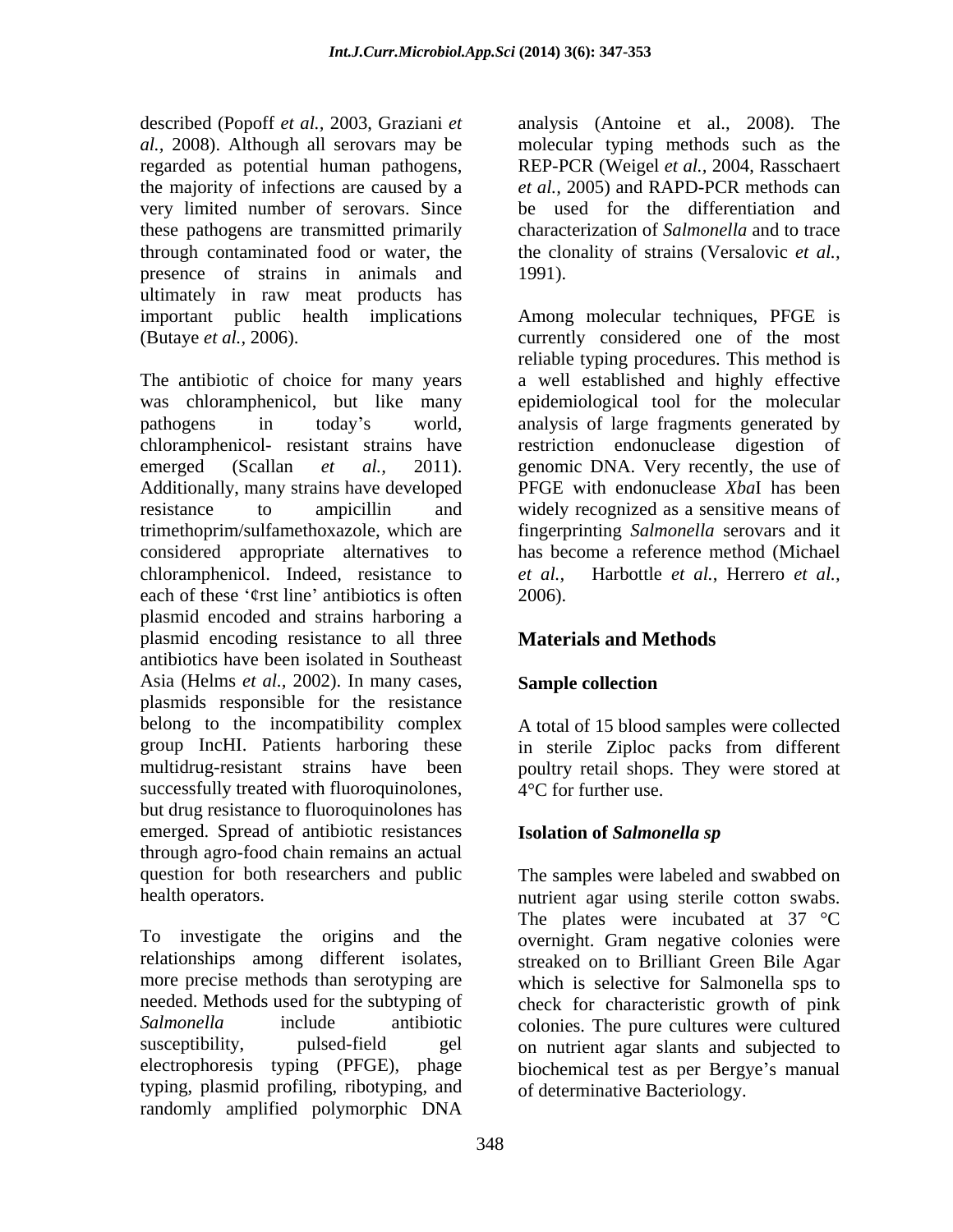### **Antibiotic sensitivity test**

Kirby-Bauer antibiotic testing method

100 µl of the broth culture was swabbed containing 100 ng DNA, 3 U of Taq DNA using a sterile swab to form a bacterial lawn onto the Muller Hinton Agar plates Bangalore), 2.5 mM each dNTPs and the plates were allowed to stand still (Chromous Biotech, Bangalore) and 100 for diffusion for approximately 30 pmol of primers (Eurofins Genomics, minutes. Antibiotic Disc Dispenser was used to dispense disks containing specific antibiotics onto the plate. 4 antibiotics namely Amoxicillin, Ampicillin, complete denaturation (94°C for 5 min), Tetracycline and Gentamycin were used. followed by 35 cycles of amplification Using a flame-sterilized forceps, gently press each disc to the agar to ensure that the disc is attached to the agar. Plates are incubated overnight at 37°C and the zone amplified product (25µl) of each sample

The isolated bacterial samples were **Data Analysis** cultured on LB broth and incubated for 24 removing the supernatant the pellet was electrophoresis on 1.5 % agarose gel dissolved in 1 ml extraction buffer (100 rpm for 5 min, supernatant was treated with equal volume of phenol: chloroform:

DNA was precipitated using equal volume on the dendrogram constructed by of chilled isopropanol. The DNA samples gel and quantified by using a Nanodrop

(Disc diffusion method) was followed to used in the present study as single primers test for antibiotic sensitivity of the isolated (OPA series) in the Polymerase Chain Re strains. action. The polymerase chain reaction was of inhibition was measured. was subjected to electrophoresis on 2.0 %<br>agarose gel containing ethidium bromide **DNA Isolation** in 1x TBE buffer at 120 V for 1 h. **Antibiotic sensitivity (est**<br> **CASC**<br> **CASC**<br> **CASC**<br> **CASC**<br> **CASC**<br> **CASC**<br> **CASC**<br> **CASC**<br> **CASC**<br> **CASC**<br> **CASC**<br> **CASC**<br> **CASC**<br> **CASC**<br> **CASC**<br> **CASC**<br> **CASC**<br> **CASC**<br> **CASC**<br> **CASC**<br> **CASC**<br> **CASC**<br> **CASC**<br> **CASC** A set of 10 decamer oligonucleotides was carried out in a final volume of  $25 \text{ }\mu\text{l}$ polymerase (Chromous Biotech, Bangalore), 2.5 mM each dNTPs Bangalore). The DNA amplification was performed in the Corbett RG 6000 thermo cycler using the following conditions: (94°C for 45 sec, 34°C for 1 min and 72°C for 1 min) and the final elongation step (72°C for 5 min). Total volume of the was subjected to electrophoresis on 2.0 % agarose gel containing ethidium bromide in 1x TBE buffer at 120 V for 1 h.

## **Data Analysis**

48 hours. The culture was centrifuged at Total volume of the amplified product 10,000 RPM for 10 minutes, after (25µl) of each sample was subjected to mM Tris, 10 mM EDTA and 250 mM buffer at 100V for 1 hr. Finally, the DNA NaCl, pH= 8.0 and 1% Sodium Dodecyl bands were observed on a Gel Doc system Sulfate) and incubated in dry bath at  $60^{\circ}$  C and the photographs were captured. The for 30 min. After centrifugation at 6,000 RAPD profiles were analyzed based on the isoamyl alcohol (25:24:1) and centrifuged by the coefficient of Frequency similarity. at 8,000 rpm for 5 min. The matrix of genetic distance was used were tested qualitatively on 0.8% agarose with Arithmetic averages) cluster analysis (25µl) of each sample was subjected to electrophoresis on 1.5 % agarose gel containing ethidium bromide in 1xTAE buffer at 100V for 1 hr. Finally, the DNA bands were observed on a Gel Doc system presence or absence of individual RAPD bands. The genetic distance was calculated for grouping the bacterial samples based on the dendrogram constructed UPGMA (Unweighed Pair Group Method with Arithmetic averages) cluster analysis to produce a phylogenetic tree.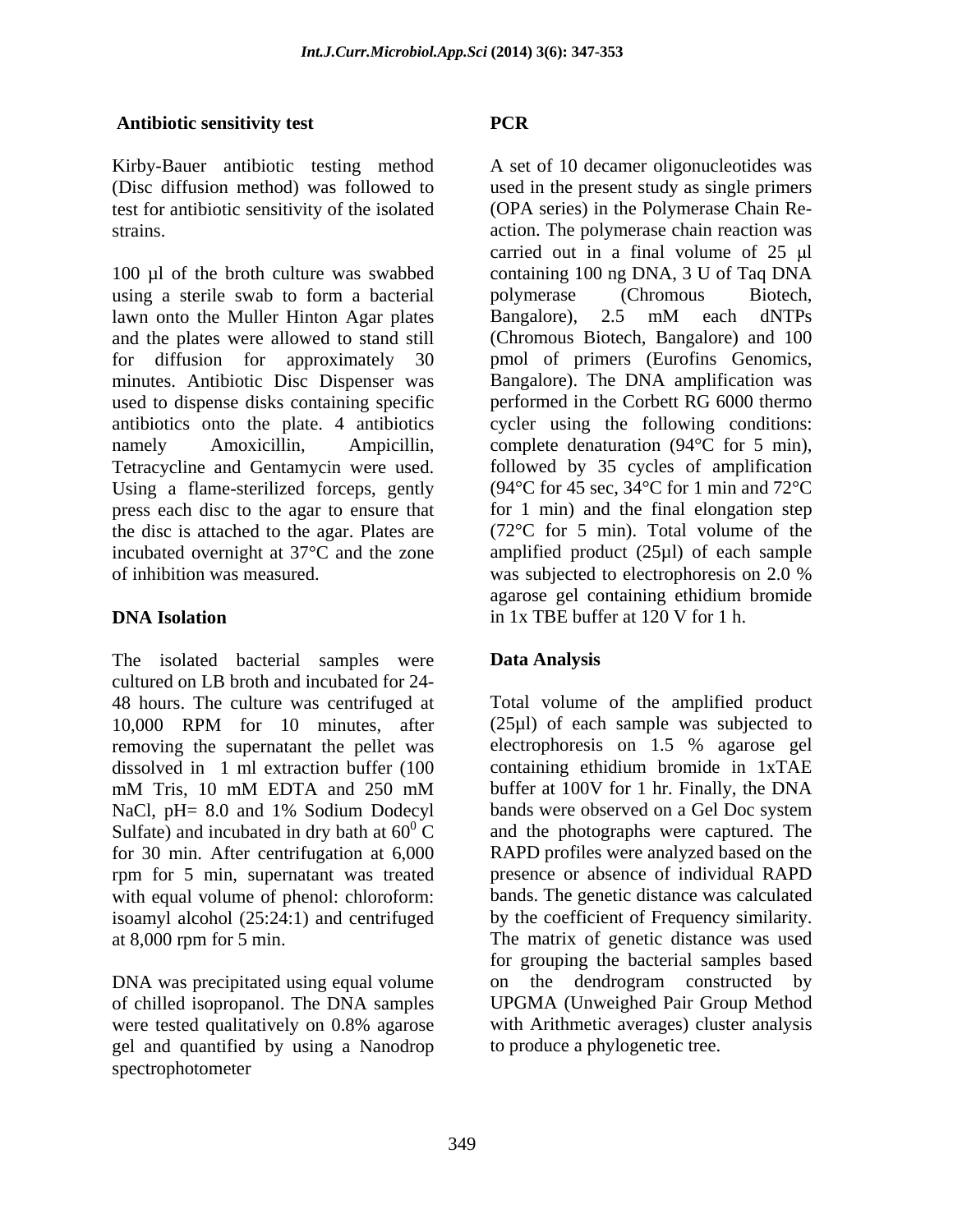## **Results and Discussion**

*Salmonella sp*. appeared as pink colored colonies on Brilliant Green Bile agar. 7 such isolates were selected, further used further for dendogram analysis purified and maintained on Nutrient Agar Figure- 4 and 6). By observing the slants for further use (figure-1). The selected isolates were found to be Gram and monomorphic bands were calculated negative rods on Gram's staining. Based  $\overline{A}$  total of 30 hands were obtained using on the colony, cell morphology and prime OP A8. Among which, 30 % were biochemical characterization as per monomorphic, 50 % were polymorphic Bergye's manual of determinative  $\frac{1}{20}$  and  $\frac{1}{20}$  w unique Bacteriology the isolates were identified as Isolates that were suspected to be The samples were amplified with ten *Salmonella sp.* appeared as pink colored on PHA-20) (figure-3 and 5) which showed colonies on Brilliant Green Bile agar. 7 the maximum clear banding p

strains using phenol: chloroform method qualitative analysis of DNA was done by agarose gel electrophoresis (figure-2). The obtained DNA showed sharp single bands

Isolates that were suspected to be The samples were amplified with ten arbitary primers the two (OPA-8 and OPA-20) (figure- 3 and 5) which showed the maximum clear banding pattern was banding pattern, the no. of polymorphic and monomorphic bands were calculated. A total of 30 bands were obtained using prime OP A8. Among which, 30 % were and 20 % unique.

Salomonella sp.  $\sum_{n=1}^{\infty}$  Similarly for primer OP A20 observing the DNA was isolated from the selected and monomorphic hands were calculated and was further quantified using  $\frac{11}{200}$  and  $\frac{100}{200}$  Among which 35 % were NanoDrop Spectophotometer. The monomorphic, 55 % were polymorphic banding pattern, the no. of polymorphic and monomorphic bands were calculated. A total of 40 bands were obtained using primer OP A20. Among which, 35 % were and 10 % unique.



**Figure.1** Colonies showing pink colour on BGB Agar plates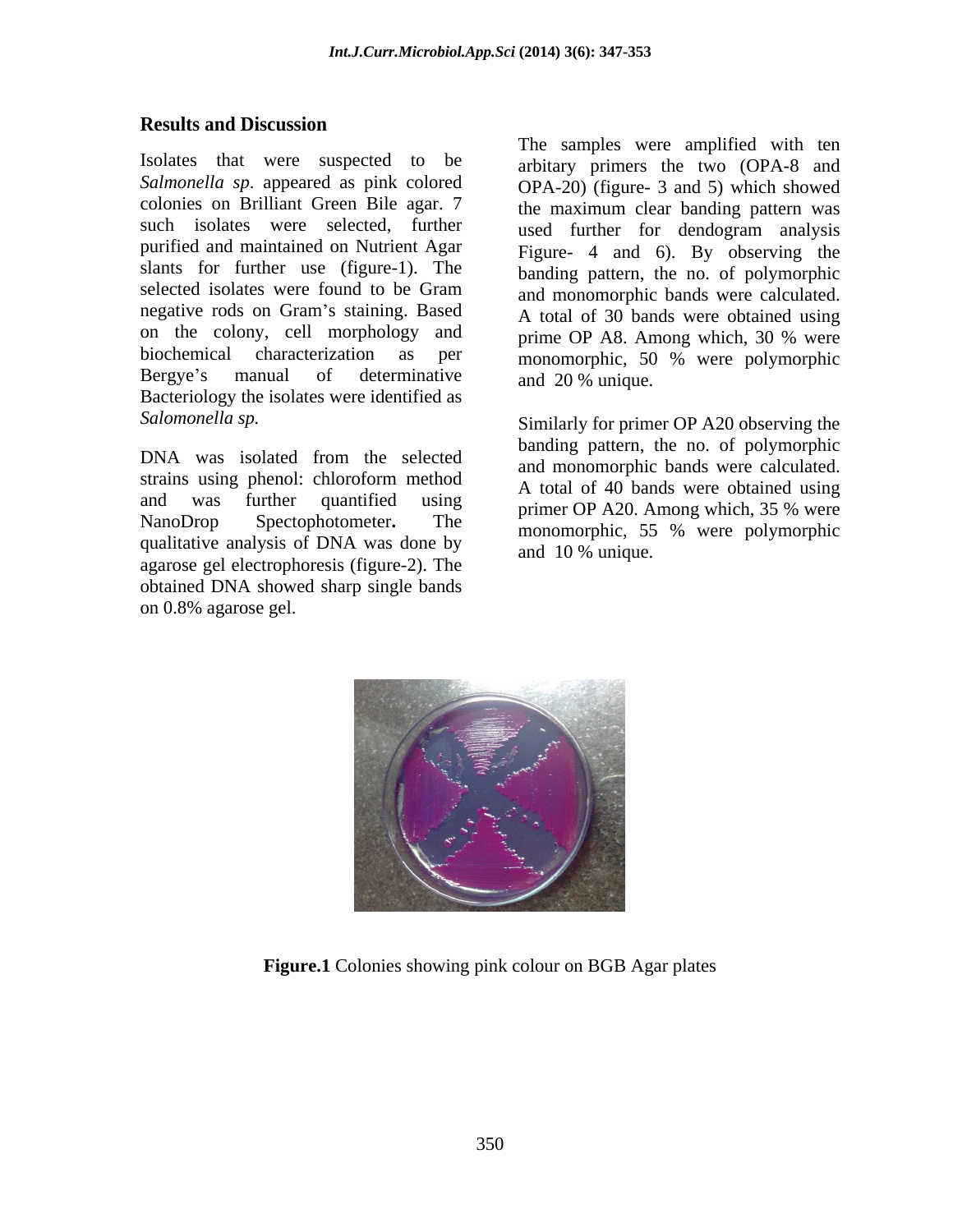

**Figure.2** DNA bands on Agarose gel



**Figure.3** DNA fingerprinting result OPA-8 primer



Distance matrix method: Frequency Similarity Cluster method: UPGMA<br>File: C:\Documents and Settings'user\Desktop'vneena'blue tank ameena final.tif<br>Metric: Adj Rf Reference: Lane 3 Tolerance: 1.00 %

**Figure.4** Dendrogram analysis for OPA-8 primer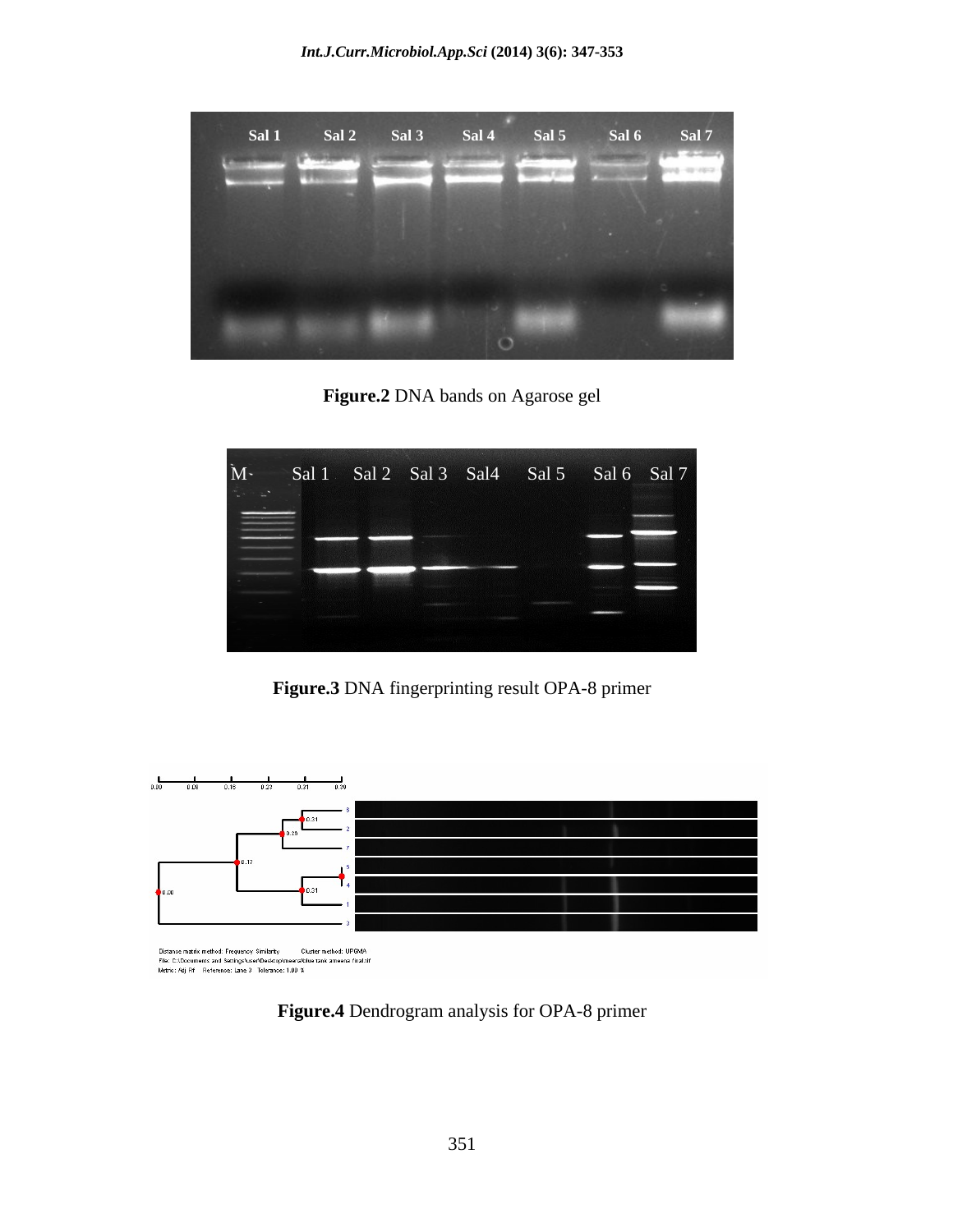

 **Figure.5** DNA fingerprinting result OPA-20 primer



**Figure.6** Dendrogram analysis for OPA-20 primer

The UPGMA dendrogram was constructed byphiSalmonella serotypes. J Microbes based on the similarity matrix indicating Infect 8: 1891–1897. the diversity among *Salmonella sp*. isolated from various poultry shops. Dendrogram Antimicrobial resistance in Salmonella<br>
enterica serovar Typhimurium from obtained using primer OPA-8 RAPD data, strain S4 and S5 showed 100 percent<br>Microbiol 414–418. similarity and strain S1 is closely related to them. The dendrogram obtained using primer OPA-20 RAPD data, strain 3 and sequence typing, pulsed-field gel strain 4 showed 100 percent similarity and electrophoresis, and antimicrobial strain S6 is closely related to them. The degree of polymorphism observed gives us an understanding about the genetic variability among the different *Salmonella* 

- Antoine ST, Annaelle K, Anne B 2008. Herrero A, Rodicio M, Gonzalez-Hevia M,
- spread of multidrug-resistant non-

typhi*Salmonella* serotypes. J Microbes Infect 8: 1891–1897.

- Graziani C, Busani L, Luzzi I 2008. Antimicrobial resistance in *Salmonella enterica* serovar Typhimurium from human and animal sources in Italy. J Vet Microbiol 414–418.
- Harbottle H, White D, McDermott P, Walker R, Zhao S 2006. Comparison of multilocus sequence typing, pulsed-field gel electrophoresis, and antimicrobial susceptibility typing for characterization of *Salmonella* enterica serotype Newport isolates. J ClinMicrobiol 44: 2449–2457.
- strains. The contract of the Molbak, K., 2002. Excess mortality **References References References References References References References References References References References References References References References References References** Helms, M.P., Vastrup, P., Gerner-Smidt, P., associatedwith antimicrobial drugresistant Salmonella Typhimurium. Emerg.Infect. Dis. 8, 490-495.
- Epidemiological analysis of *Salmonella*  enterica from beef sampled in the epidemiology of emergent multidrug-Microbiol 123: 191-197. resistant *Salmonella* enterica serotype Butaye P, Michael G, Schwartz S, Barett T, Typhimurium strains carrying the Brisabois A, White D 2006. The clonal virulence resistance plasmid pUO-Mendoza M 2006. Molecular epidemiology of emergent multidrug-Typhimurium strains carrying the